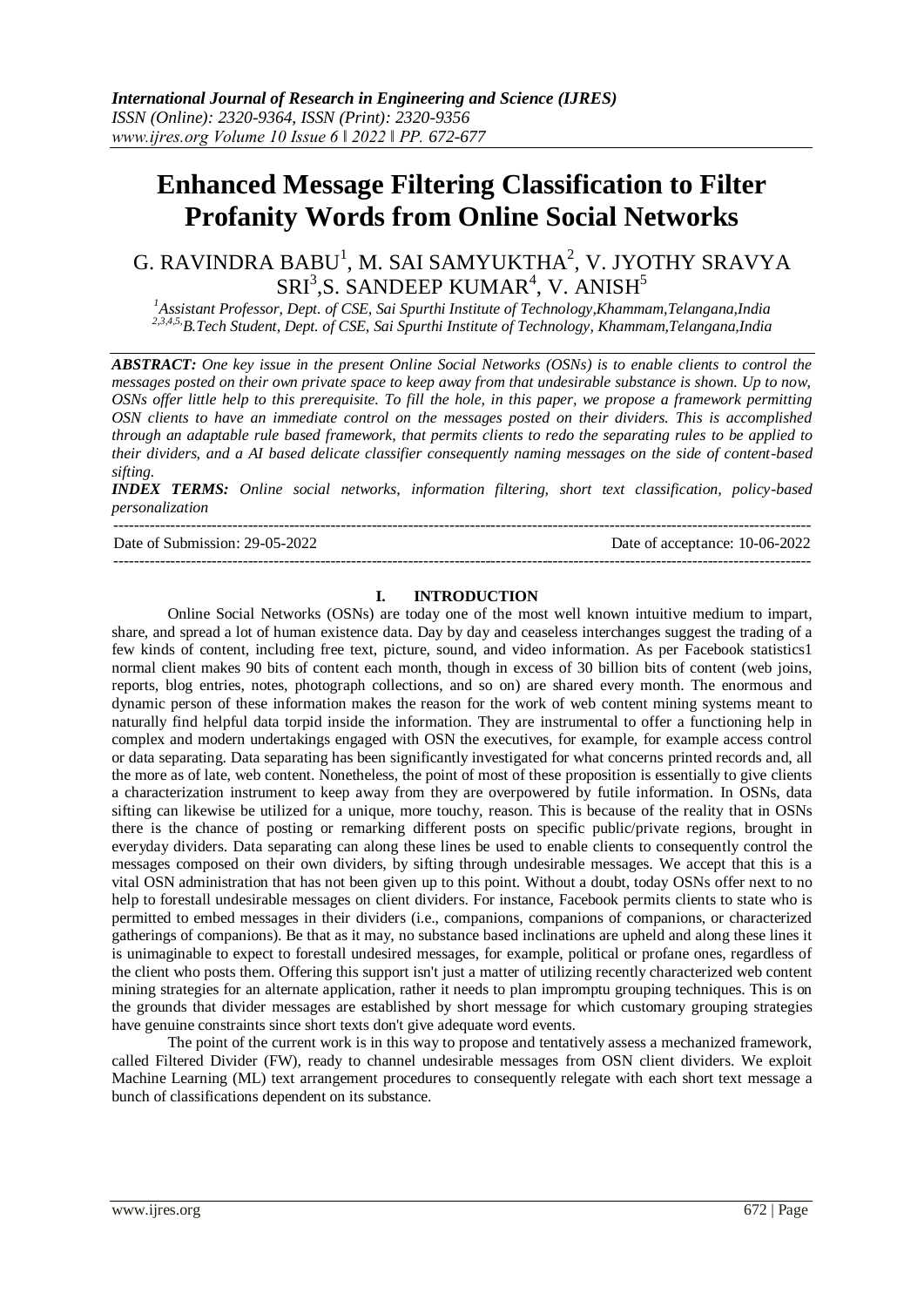#### **2.1 Content-Based Filtering**

**II. RELATED WORK**

In content-based separating, every client is accepted to work freely. Subsequently, a substance based sifting framework chooses data things dependent on the connection between the substance of the things and the client inclinations as gone against to a cooperative sifting framework that picks things dependent on the relationship between's kin with comparable inclinations. While electronic mail was the first area of early work on data separating, ensuing papers have tended to broadened spaces including newswire articles, Internet "news" articles, and more extensive network assets. Reports handled in content-based sifting are for the most part text based in nature and this makes content-based separating near text arrangement. The movement of separating can be demonstrated, truth be told, as an instance of single mark, parallel order, apportioning approaching reports into important and no relevant classes. More complicated separating frameworks incorporate multilabel text classification consequently marking messages into halfway topical classifications. Content-put together sifting is basically based with respect to the utilization of the ML worldview as indicated by which a classifier is consequently prompted by gaining from a bunch of preclassified models. A noteworthy assortment of related work has as of late showed up, which vary for the took on include extraction techniques, model learning, and assortment of tests. The element extraction method maps message into a smaller portrayal of its content and is consistently applied to preparing and speculation stages. A few examinations demonstrate that Bag of-Words (BoW) approaches yield great execution and win in general over more modern message portrayal that may have predominant semantics however lower factual quality. All things considered, there are various significant methodologies in content-based separating and text arrangement overall appearance common benefits and detriments in capacity of application dependent issues. In, a nitty gritty examination investigation has been led affirming prevalence of Boosting-based classifiers, Neural Networks, and Support Vector Machines over other well known strategies, for example, Rocchio and Naı¨ve Bayesian. Be that as it may, it is worth to take note of that the greater part of the business related to message separating by ML has been applied for longstructure text and the evaluated execution of the text order techniques rigorously relies upon the idea of text based reports. The use of content-put together sifting with respect to messages posted on OSN client dividers represents extra difficulties given the short length of these messages other than the wide scope of points that can be examined. Short text arrangement has gotten up to now hardly any consideration in the logical local area. Ongoing work features challenges in characterizing vigorous elements, basically because of the way that the

#### **2.2 Policy-Based Personalization of OSN Contents**

As of late, there have been a few proposition taking advantage of grouping instruments for customizing access in OSNs. For example, in [27], a characterization strategy has been proposed to arrange short instant messages to keep away from overpowering clients of microblogging administrations by crude information. The framework depicted in [27] centers around Twitter2 and partners a bunch of classes with each tweet depicting its content. The client would then be able to see just particular kinds of tweets in light of his/her advantages. Conversely, Golbeck and Kuter[28] propose an application, called FilmTrust, that adventures OSN trust connections and provenance data to customize admittance to the site. Notwithstanding, such frameworks try not to give a separating strategy layer by which the client can take advantage of the aftereffect of the characterization cycle to choose how also to which degree sifting through undesirable data. In contrast, our separating strategy language permits the setting of FRs as indicated by an assortment of rules, that don't consider just the consequences of the grouping system yet additionally the connections of the divider proprietor with other OSN clients as well as data on the client profile. Also, our framework is supplemented by an adaptable instrument for BL the executives that gives a further chance of customization to the sifting strategy.

portrayal of the short text is succinct, with numerous incorrect spellings, nonstandard terms, and clamor.

The main long range informal communication administration we know about giving separating capacities to its clients is MyWOT,3 a social organizing administration which enables its endorsers of: 1) rate assets concerning four measures: dependability, merchant unwavering quality, security, and youngster wellbeing; 2) determine inclinations deciding if the program should hinder admittance to a given asset, or ought to just return acautioning message based on the predefined rating. Regardless of the presence of certain likenesses, the methodology embraced by MyWOT is very not quite the same as our own. In specific, it upholds separating rules which are undeniably less adaptable than the ones of Filtered Wall since they are as it were in light of the four previously mentioned rules. Additionally, no programmed order instrument is given as far as possible client.

#### **3 FILTERING RULES AND BLACKLIST MANAGEMENT**

In this segment, we present the standard layer took on for sifting undesirable messages. We start by depicting FRs, then, at that point, we represent the utilization of BLs.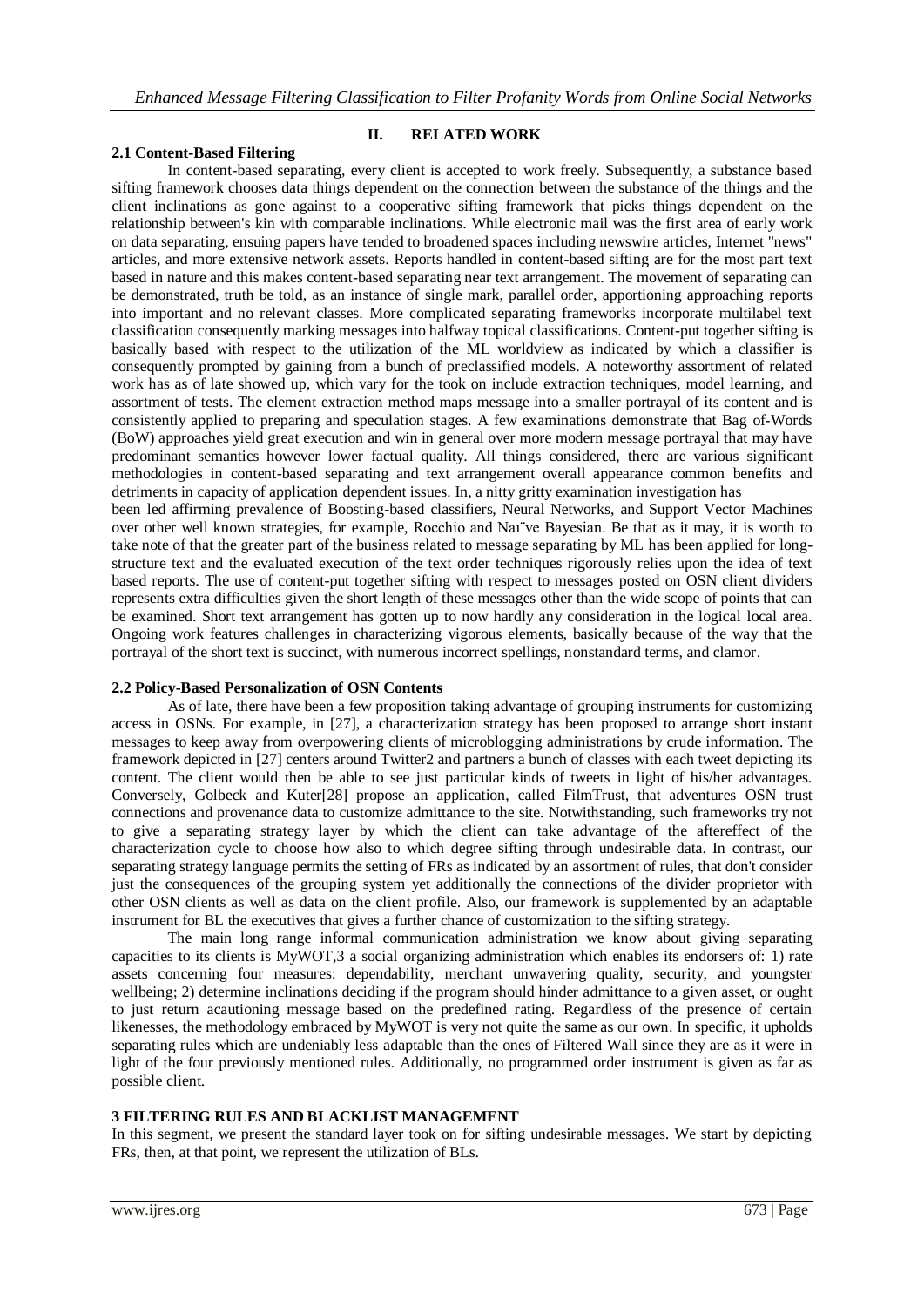#### **3.1 Filtering Rules**

In characterizing the language for FRs particular, we consider three primary issues that, as we would see it, should influence a message separating choice. As a matter of first importance, in OSNs like in daily existence, a similar message might have unique implications and importance dependent on who composes it. As a result, FRs ought to permit clients to state limitations on message makers. Makers on which a FR applies can be chosen based on a few unique models, one of the most pertinent is by forcing conditions on their profile's credits. In such a manner it is, for example, conceivable to characterize rules applying just to youthful makers or to makers witha given strict/political view. Given the informal community situation, makers may likewise be recognized by taking advantage of data on their social chart. This infers to state conditions on type, profundity, and trust upsides of the relationship(s) makers ought to be engaged with request to apply them the predetermined guidelines. This large number of choices are formalized by the thought of maker particular, characterized as follows:

**Definition 1**. A maker determination creatorSpec verifiably indicates a bunch of OSN clients. It can have one of the accompanying structures, potentially consolidated:

**1.** A bunch of quality requirements of the structure an OP av, where an is a client profile characteristic name, av and OP are, individually, a profile trait esteem and a correlation administrator, viable with a's space.

**2.** A bunch of relationship requirements of the structure ðm; rt; minDepth; maxT rustþ, meaning all the OSN clients partaking with client m in a relationship of type rt, having a profundity more noteworthy than or equivalent to minDepth, and a trust esteem not exactly or equivalent to maxT rust.

**Definition 2**. A separating rule FR is a tuple, where.

- creator is the client who determines the standard;.
- creatorSpec is a maker detail, indicatedas per Definition 1;.

 contentSpec is a Boolean articulation characterized on content limitations of the structure ðC; mlþ, where C is a class of the first or second level and ml is the base enrollment level limit needed for class C to make the limitation fulfilled; .

activity  $\epsilon$ {block; notify}g means the activity to be performed by the framework on the messages coordinating contentSpec and made by clients distinguished by creatorSpec.

#### **3.2 Online Setup Assistant for FRs Thresholds**

 As referenced in the past segment, we address the issue of setting edges to channel rules, by imagining what's more carrying out inside FW, an Online Setup Assistant methodology. OSA gives the client a bunch of messages chosen from the informational collection. For each message, the client advises the framework the choice to acknowledge or reject the message. The assortment and handling of client choices on a satisfactory arrangement of messages appropriated over every one of the classes permits to process modified edges addressing the client mentality in tolerating or dismissing certain substance

 The above-depicted method can be deciphered as a participation work elicitation method inside the fluffy set system.

$$
\phi(m_a,m_b)=\frac{1}{2}+\left\{\begin{array}{cc} m_b/10 & \text{ if } m_a=Filter\\ -m_b/10 & \text{ if } m_a=Pass. \end{array}\right.
$$

The participation an incentive for the nonneutral class C is controlled by applying the defuzzyfication method depicted to FC, this worth is then picked as a limit in characterizing the separating strategy.

#### **3.3 Blacklists**

A further part of our framework is a BL component to keep away from messages from undesired makers, free from their substance. BLs are straightforwardly overseen by the framework, which ought to have the option to figure out who are the clients to be embedded in the BL and choose when clients maintenance in the BL is done. To upgrade adaptability, such data are given to the framework through a bunch of rules, from this point forward called BL rules. Such principles are not characterized by the SNMP; hence, they are not implied as broad significant level orders to be applied to the entire local area. Rather, we choose to let the actual clients, i.e., the divider's proprietors to determine BL rules directing who must be restricted from their dividers and for how long. In this way, a client may be prohibited from a divider, by, simultaneously, having the option to post in different dividers

**Definition 3**. A BL rule is a tuple ðauthor, creatorSpec, creatorBehavior, Tþ, where

- creator is the OSN client who indicates the standard, i.e., the divider proprietor;
- creatorSpec is a maker determination, indicated as indicated by Definition 1;
- creatorBehavior comprises of two parts RFBlocked and minBanned.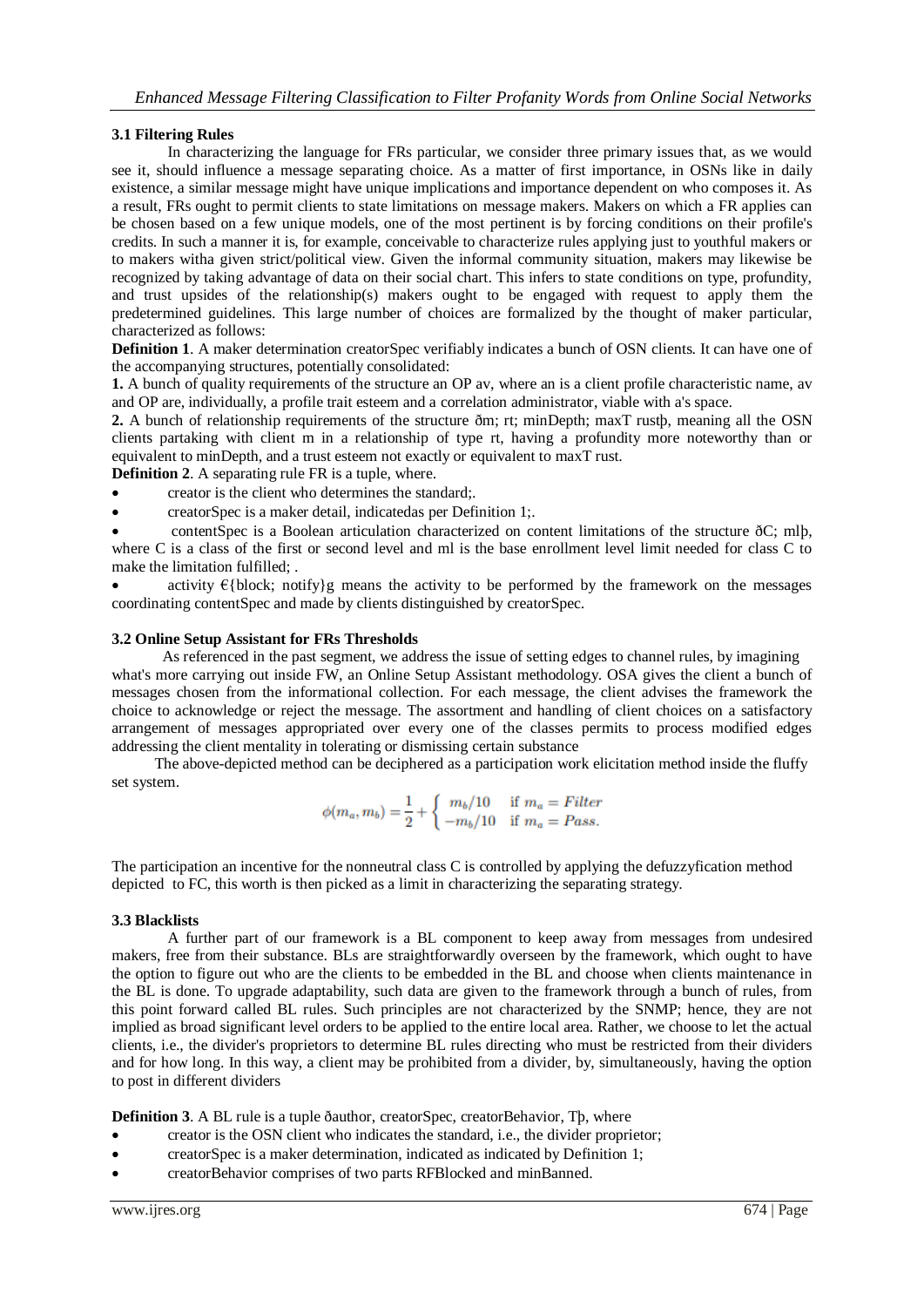T means the time-frame the clients recognized bycreatorSpec and creatorBehavior must be prohibited from creator divider.

#### **III. EVALUATION**

#### **4.1 Problem and Data Set Description**

The investigation of related work has featured the absence of a openly accessible benchmark for looking at changed ways to deal with content-based grouping of OSN short texts. To adapt to this need, we have fabricated and made accessible an informational index D of messages taken from Facebook.61,000 200 and 66 messages from openly open Italian gatherings have been chosen and separated through a robotized methodology that eliminates undesired spam messages and, for each message, stores the message body and the name of the gathering from which it starts. The messages come from the gathering's site page segment, where any enrolled client can post a new message or answer to messages previously posted by different clients.

The gathering of specialists has been picked trying to guarantee high heterogeneity concerning sex, age, business, instruction, and religion. To make an agreement concerning the significance of the Neutral class and general standards in doling out multiclass enrollment we welcomed specialists to take an interest to a devoted tuning meeting.

We know about the way that the outrageous variety of OSNs content and the proceeding with advancement of correspondence styles make the need of utilizing a few informational collections as a reference benchmark. We trust that our informational index will clear the way for a quantitative and more exact examination of OSN short text grouping techniques.

### **4.2 Short Text Classifier Evaluation**

### **4.2.1 Evaluation Metrics**

Two distinct sorts of measures will be utilized to assess the viability of first-level and second-level characterizations. In the primary level, the short text grouping system is assessed based on the possibility table methodology. In specific, the inferred notable Overall Accuracy (OA) list catching the straightforward percent understanding between truth and arrangement results, is supplemented with the Cohen's KAPPA (K) coefficient thought to be a more hearty measure considering the arrangement happening by chance

| <b>Text Representation</b> |        |       | First Level Classification | Second Level Classification |     |       |  |
|----------------------------|--------|-------|----------------------------|-----------------------------|-----|-------|--|
| Features                   | BoW TW | OA    | к                          | P                           | R   | $F_1$ |  |
| Do                         |        | 69.9% | 21.6%                      | 37%                         | 29% | 33%   |  |
| <b>BoW</b>                 | binary | 72.9% | 28.8%                      | 69%                         | 36% | 48%   |  |
| BoW                        | tf-idf | 73.8% | 30.0%                      | 75%                         | 38% | 50%   |  |
| BoW+Dp                     | binary | 73.8% | 30.0%                      | 73%                         | 38% | 50%   |  |
| $BoW+Dp$                   | tf-idf | 75.7% | 35.0%                      | 74%                         | 37% | 49%   |  |
| BoW+CF                     | binary | 78.7% | 46.5%                      | 74%                         | 58% | 65%   |  |
| BoW+CF                     | tf-idf | 79.4% | 46.4%                      | 71%                         | 54% | 61%   |  |
| BoW+CF+Dp                  | binary | 79.1% | 48.3%                      | 74%                         | 57% | 64%   |  |
| BoW+CF+Dp                  | tf-idf | 80.0% | 48.1%                      | 76%                         | 59% | 66%   |  |

TABLE 1 Results for the Two Stages of the Proposed Hierarchical Classifier

.

#### **4.2.2 Numerical Results**

By experimentation, we tracked down a very decent boundary setup for the RBFN learning model. The best worth for the M boundary, that decides the quantity of Basis Work, is heuristically addressed to N/2, where N is the number of information designs from the informational collection. The worth utilized for the spread σ, which normally relies upon the information, is  $\sigma = 32$  for the two organizations M1 and M2. As, the message has been addressed with the BoW highlight model along with a bunch of extra elements Dp what's more context oriented highlights. To work out Correct words and Bad words Dp highlights, we utilized two explicit Italian word-records, one of these is the CoLFIS corpus. The cardinalities of  $TrS_D$  and  $TeS_D$ , subsets of D with TrS<sub>D</sub> ∩TeS<sub>D</sub>= $\emptyset$ ;, were picked so TrS<sub>D</sub> is two times bigger than TeS<sub>D</sub>.

Network M1 has been assessed utilizing the OA and the K worth. Accuracy, Recall, and F-Measure were utilized for the M2 network in light of the fact that, in this specific case, each example can be doled out to at least one classes.

|            |                  | First level            | Second Level |            |            |            |            |  |
|------------|------------------|------------------------|--------------|------------|------------|------------|------------|--|
|            | Metric   Neutral | Non-Neutral   Violence |              | Vulgar     | Offensive  | Hate       | Sex.       |  |
| P          | 81%              | 77%                    | 82%          | 62%        | 82%        | 65%        | 88%        |  |
| R<br>$F_1$ | 93%<br>87%       | 50%<br>61%             | 46%<br>59%   | 49%<br>55% | 67%<br>74% | 39%<br>49% | 91%<br>89% |  |

TABLE 2 Results of the Proposed Model in Term of Precision (P), Recall (R), and F-Measure ðF1Þ Values for Each Class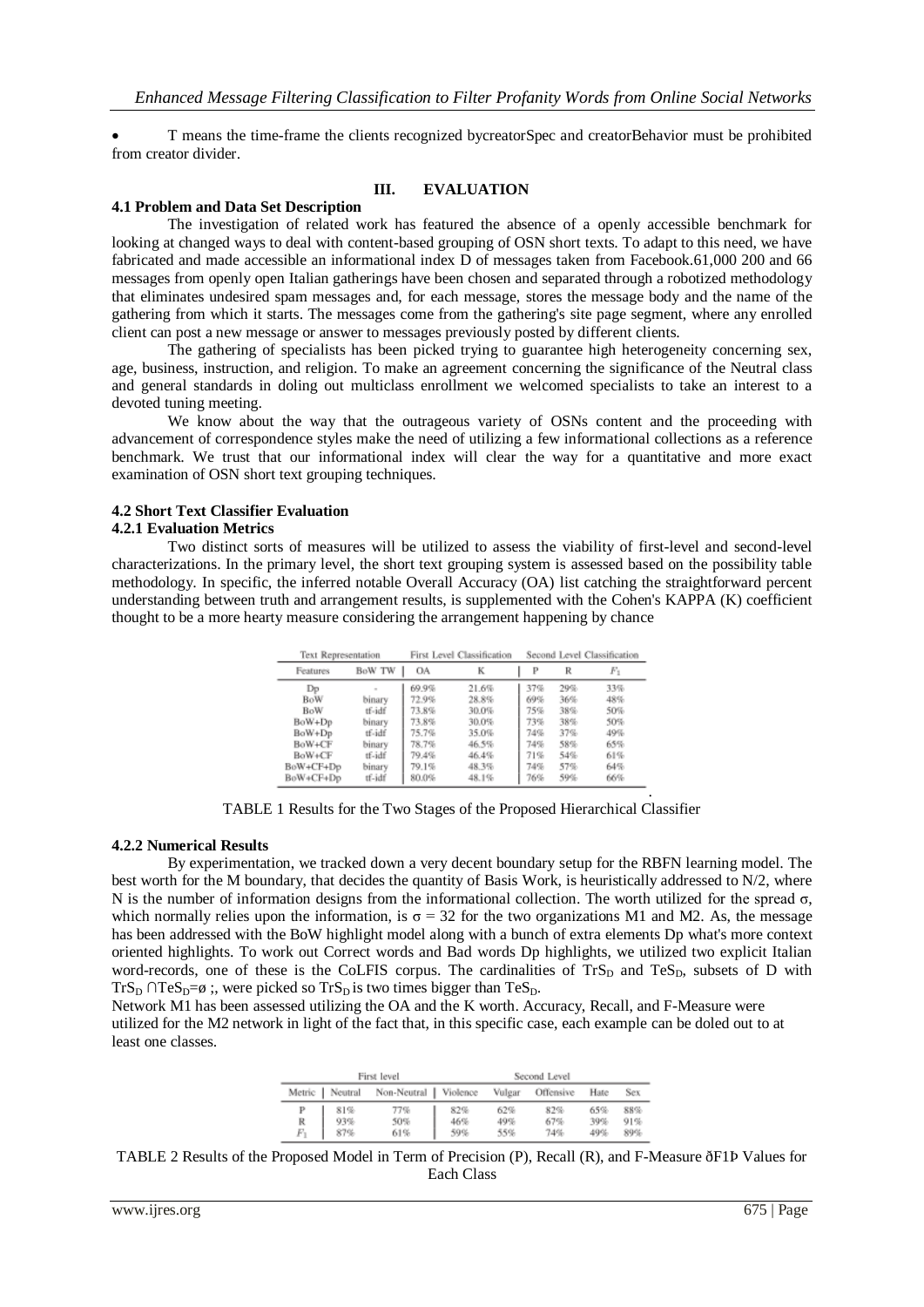|          |     | Classification | Neutral |     |     | Non-Neutral |     |     |  |
|----------|-----|----------------|---------|-----|-----|-------------|-----|-----|--|
| Expert   | OА  | K              | P       | R   | Fı  | P           |     | Fı  |  |
| Expert 1 | 93% | 84%            | 97%     | 93% | 95% | 97%         | 93% | 95% |  |
| Expert 2 | 92% | 80%            | 91%     | 98% | 94% | 95%         | 78% | 85% |  |
| Expert 3 | 95% | 90%            | 99%     | 94% | 97% | 88%         | 99% | 93% |  |
| Expert 4 | 90% | 76%            | 89%     | 98% | 93% | 94%         | 73% | 82% |  |
| Expert 5 | 94% | 84%            | 94%     | 97% | 95% | 93%         | 85% | 89% |  |

TABLE 3 Agreement between Five Experts on Message Neutrality

| Violence                                                                                      |                                 |                                                             | Vulgar                          | Offensive                                 |                                                      |                                                                      | Hate                            | Sexual                                                                    |                                                                    |
|-----------------------------------------------------------------------------------------------|---------------------------------|-------------------------------------------------------------|---------------------------------|-------------------------------------------|------------------------------------------------------|----------------------------------------------------------------------|---------------------------------|---------------------------------------------------------------------------|--------------------------------------------------------------------|
| Expert                                                                                        |                                 |                                                             | R                               | Fı                                        | R                                                    | Fı                                                                   | R                               | $F_1$                                                                     |                                                                    |
| 89%<br>Expert 1  <br>Expert 2   77%<br>Expert 3   81%<br>96%<br>Expert 4<br>84%<br>Expert $5$ | 99%<br>83%<br>84%<br>41%<br>90% | 94% 89%<br>80% 92%<br>76%<br>83%  <br>92%<br>58%<br>87% 92% | 97%<br>67%<br>96%<br>78%<br>77% | 93%   80%<br>78%<br>85% 67%<br>84%<br>84% | 90%<br>60%<br>71%<br>79%<br>70%<br>60%<br>77%<br>73% | 78%<br>85%  <br>71%<br>65%<br>72%<br>53%<br>65%<br>79%<br>78%<br>75% | 98%<br>69%<br>89%<br>42%<br>84% | 82%<br>87%  <br>85%<br>70%<br>66%<br>84%<br>54%  <br>97%<br>$81\%$<br>85% | 98%<br>89%<br>67%<br>75%<br>76%<br>80%<br>77%<br>64%<br>77%<br>82% |

TABLE 4 Agreement between Five Experts on Nonneutral Classes Identification

#### **4.2.3 Comparison Analysis**

The absence of benchmarks for OSN short text grouping makes dangerous the improvement of a dependable near investigation. Notwithstanding, a backhanded examination of our technique should be possible with work that show similitudes or reciprocal viewpoints with our answer. A review that reacts to these qualities is proposed in [27], where a grouping of approaching tweets into five classifications is depicted. Likewise to our methodology, messages are very short and addressed in the learning structure with both interior, content-based and context oriented properties. Specifically, the elements considered in [27] are BoW, Author Name, in addition to eight archive properties highlights.

#### **4.3 Overall Performance and Discussion**

To give a general evaluation of how successfully the framework applies a FR. This table

permits us to appraise the Precision and Recall of our FRs, since values announced in Table 2 have been figured for FRs with content detail part set to (C; 0:5), where C $\epsilon\Omega$ . Allow us to assume that the framework applies a given rule on a specific message. Thusly, Precision announced is the likelihood that the choice taken on the considered message (that is, hindering it or not) is really the right one. Conversely, Recall must be deciphered as the likelihood that, given a standard that should be applied over a certain message, the standard is truly upheld. Allow us now to examine, with a few models, the outcomes, which reports Precision and Recall esteems. The second segment of addresses the Precision and the Recall esteem processed for FRs with (Neutral; 0:5) substance requirement. In contrast, the fifth segment stores the Precision and the Recall esteem processed for FRs with (V ulgar; 0:5) imperative. Results accomplished by the substance based detail part, on the principal level characterization, can be viewed as adequate and sensibly lined up with those acquired by notable data sifting strategies. Results acquired for the substance based determination part on the subsequent level are somewhat less splendid than those got for the first, however we ought to decipher this taking into account the characteristic challenges in allotting to a messages a semantically most explicit class. In any case, the investigation of the highlights announced in Table 1 shows that the presentation of logical data (CF) fundamentally works on the capacity of the classifier to accurately recognize nonneutral classes. This outcome makes more dependable all arrangements taking advantage of nonneutral classes, which are the larger part in true situations.

#### **IV. CONCLUSIONS**

In this paper, we have introduced a framework to channel undesired messages from OSN dividers. The framework takes advantage of a ML delicate classifier to authorize adjustable substance subordinate Frs. Moreover, the adaptability of the framework as far as separating choices is improved through the administration of BLs.

This work is the initial step of a more extensive venture. The early empowering results we have acquired on the arrangement system brief us to proceed with other work that will intend to work on the nature of grouping. Specifically, likely arrangements examine a more profound examination on two associated errands. The main worries the extraction and or then again choice of logical highlights that have been displayed to have a high discriminative power. The subsequent assignment includes the learning stage. Since the fundamental area is powerfully changing, the assortment of preclassified information may not be delegate in the more drawn out term. The present group learning technique, in view of the fundamental assortment of the whole arrangement of named information from specialists, permitted an precise exploratory assessment yet should be advanced to incorporate new functional necessities. In future work, we plan to resolve this issue by exploring the utilization